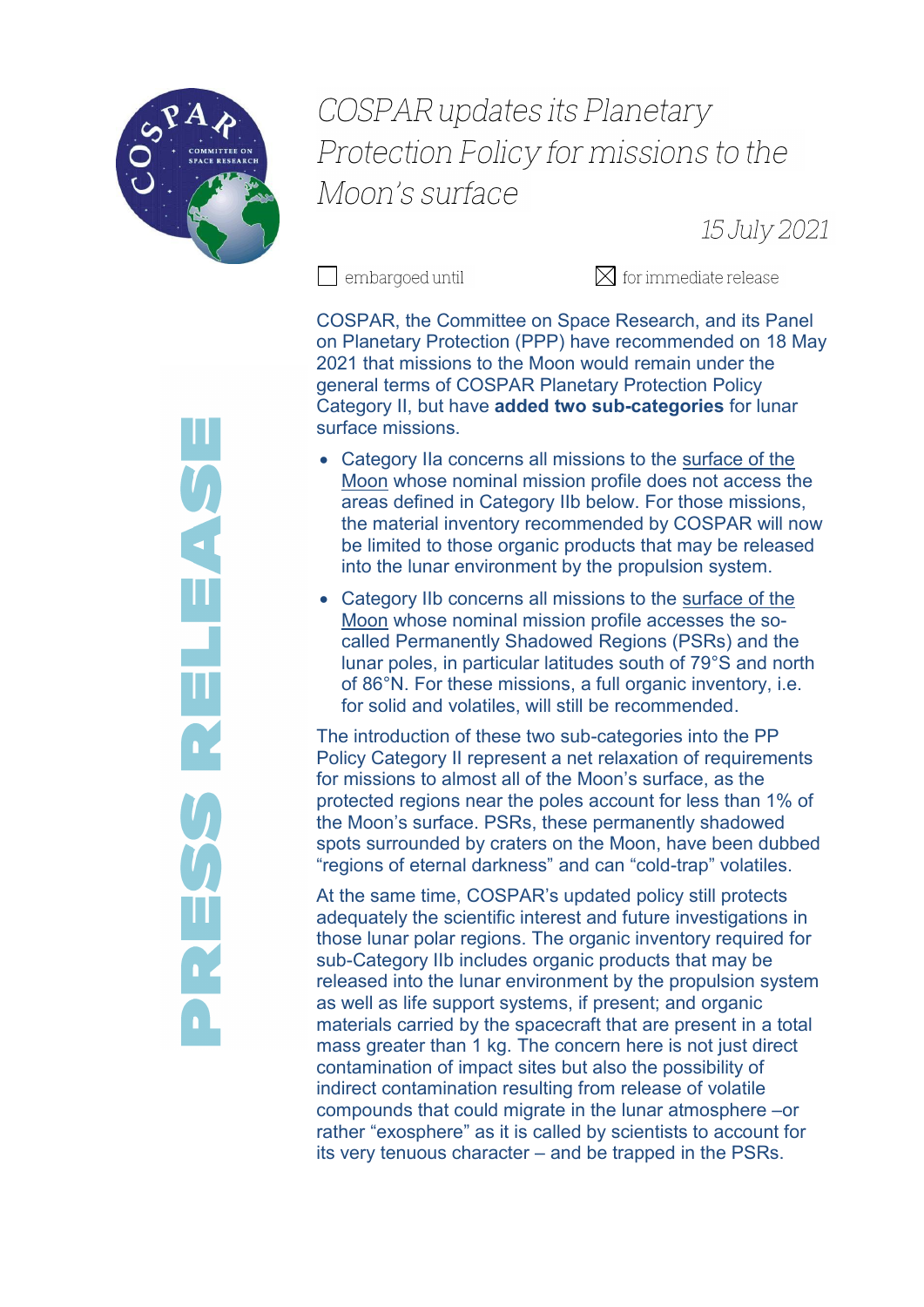The differences between the previous and new categorization for the Moon can be seen when comparing the previous policy and the new one. It is important to note that neither the previous categorization nor the new one prevents any landing on the Moon or access to any region on the Moon. More details about the requirements for documentation in the reporting and the meaning of organic inventory (i.e. list of materials on the spacecraft, including volatiles released by a propulsion or life support system) can be found in the COSPAR Policy on Planetary Protection [\(LINK\)](https://cosparhq.cnes.fr/cospar-policy-on-planetary-protection/).

## **Background**

In the 1970s, in light of information from the Apollo samples, the Moon had been deemed too dry for biological activity, or even for prebiotic chemistry and therefore missions to the Moon had been assigned to Category I, i.e. not of "*…direct interest for understanding the process of chemical evolution or the origin of life…*" where "*…no protection of such bodies is warranted and no planetary protection requirements are imposed.*" However, with new discoveries arriving since the early 2000s, indicating ice deposits present in the PSRs, which could represent a layered record of solar system history, COSPAR had re-categorized the Moon in 2008 to Category II. This category is for bodies where "there is significant interest relative to the process of chemical evolution and the origin of life, but where there is only a remote chance that contamination carried by a spacecraft could compromise future investigations".

The PPP took stock of reports published, such as the COSPAR stakeholder consultation, inputs received by the ESA Planetary Protection Working Group, the NASA Lunar Exploration Analysis Group (LEAG), the NASEM's Committee on Planetary Protection (CoPP) report and more, leading to the decision that a change in the lunar mission categorization and requirements had become pertinent.

The PPP identified the need for sustained lunar exploration efforts in a controlled mode. COSPAR, mindful of protecting the scientific return of solar system exploration, keeps a close eye on future missions to our satellite and it is important to stress that planetary protection policy guidelines are there to ensure that future robotic and human exploration of the Moon will be able to conduct investigations securing scientific results and enabling sustainable human exploration with In Situ Resource Utilization (ISRU).

As always, COSPAR relies on the most recent scientific evidence and consensus in the science community and planetary protection experts to assess the relevant needs and requirements. It regularly updates or consolidates its Planetary Protection Policy to take stock of new discoveries and findings, as was already the case in June 2020.

**SARS RELEASE**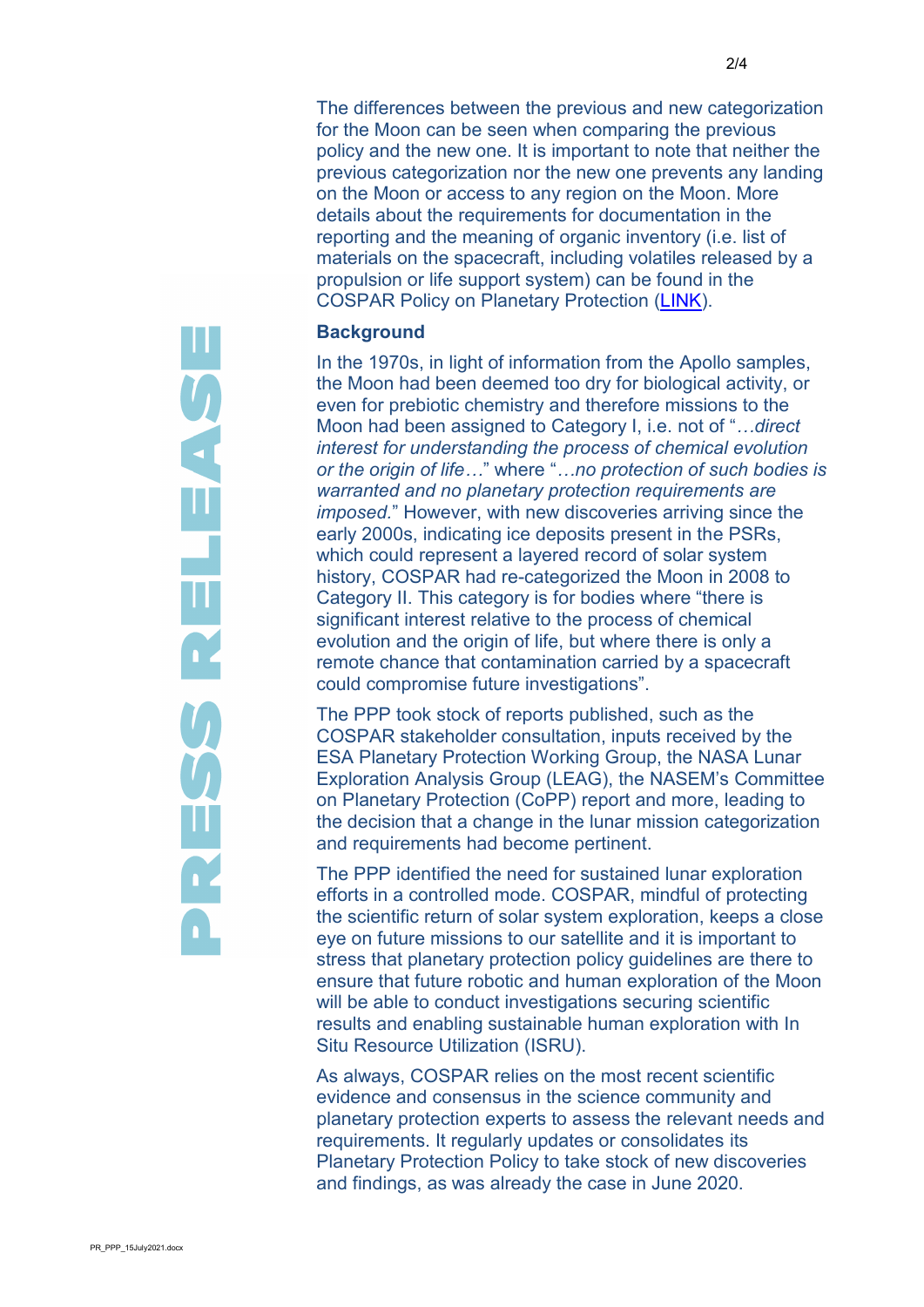The COSPAR PPP noted that there is strong need for community input on discussing research reserves, similar to Antarctica. Similarly, the PPP will in the near future review the Policy concerning the planet Mars, currently belonging to Category III (for fly-by and orbiter missions), Category IV (for lander missions), or Category V, restricted Earth return and decide whether or not it potentially requires any updates.

The Chair of PPP, Dr Athena Coustenis, is a planetologist and Research Director at the Paris Observatory, specializing in the study of planets, icy moons and exoplanets She stated: "*The COSPAR PPP has undergone significant restructuring since 2018 and comprises now both agency representatives and scientists that help with issuing recommendations for updates of the Policy to the COSPAR Bureau as often as required. This helps to conduct a sustainable and safe space exploration and protects our planet. We urge everyone interested to attend our Open Session meetings.*"

Professor Lennard Fisk, President of COSPAR, added that "*COSPAR is engaged in an ongoing effort to update its Planetary Protection Policy, relaxing requirements while ensuring that the exploration and use of planetary bodies is conducted consistent with the latest scientific evidence on planetary protection needs and requirements. The update of the COSPAR Planetary Policy for the Moon will be followed by an update of the Policy for Mars.*"

**Issued by**: COSPAR Communications Ms Leigh FERGUS [leigh.fergus@cosparhq.cnes.fr](mailto:leigh.fergus@cosparhq.cnes.fr)

## [Link to COSPAR PPP Home Page](https://cosparhq.cnes.fr/scientific-structure/panels/panel-on-planetary-protection-ppp/)

## **Note to Editors**:

COSPAR, the Committee on Space Research, was created in 1958, at the dawn of the space age, under the aegis of the International Council of Scientific Unions, now the [International Science Council \(ISC\)](https://council.science/). COSPAR's objectives are to promote on an international level scientific research in space, with emphasis on the exchange of results, information and opinions, and to provide a forum, open to all scientists, for the discussion of problems affecting space research.

In its first years of existence as an entity that ignores political considerations and views all questions solely from the scientific standpoint, COSPAR played an important role as an open bridge between East and West for cooperation in space. When this role became less prominent with the end of the Cold War, COSPAR focused its objectives on the progress of all kinds of research carried out with the use of space means.

**USENELENCE**